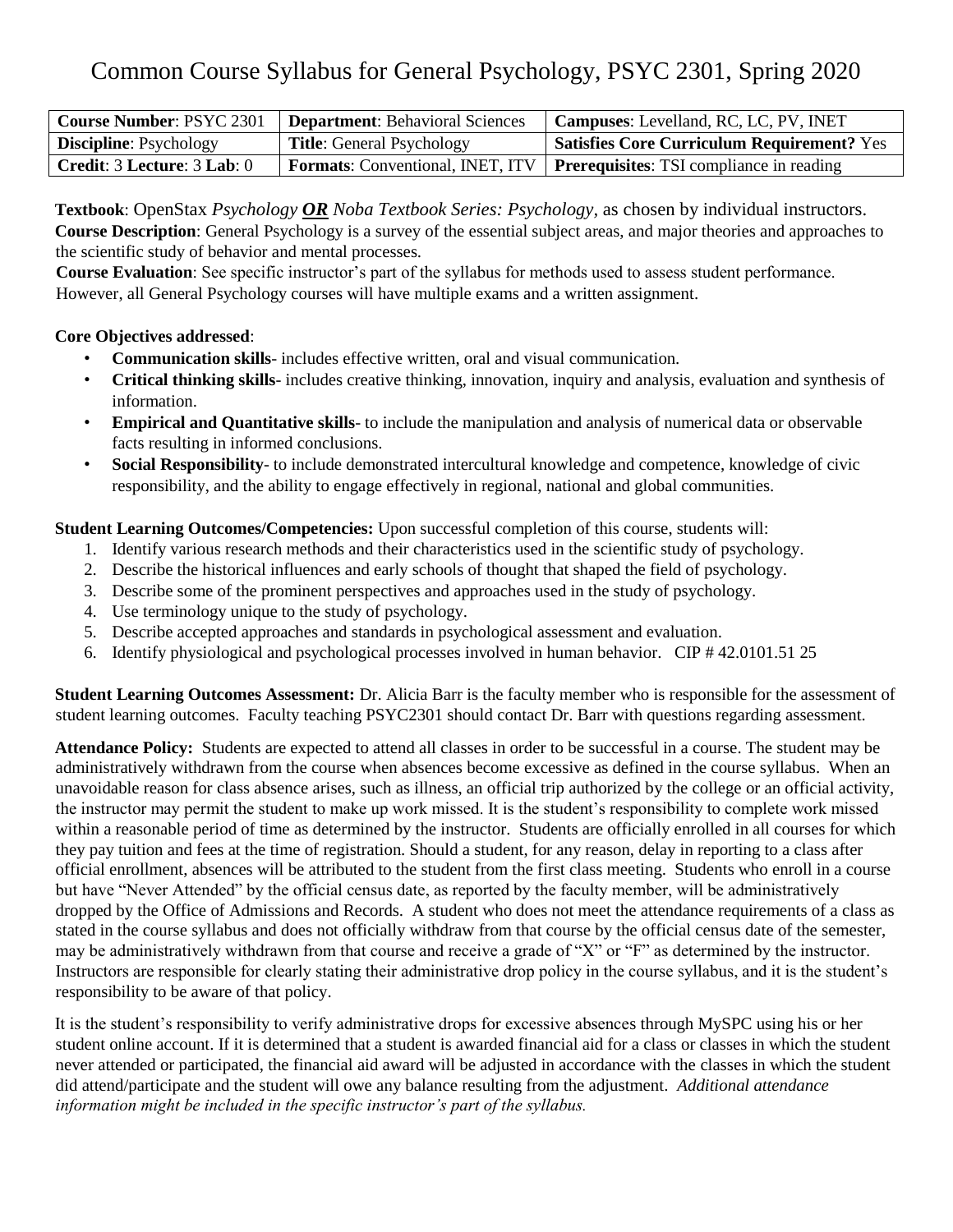**Academic Integrity:** Students are expected to do their own work on all projects, quizzes, assignments, examinations and papers. Failure to comply with this policy (e.g., plagiarism, cheating) will result in an F for the assignment and can result in an F for the course if circumstances warrant.

Plagiarism violations include, but are not limited to, the following: 1) turning in a paper that has been purchased, borrowed, or downloaded from another student, an online term paper site, or a mail order term paper mill; 2) copying and pasting together information from books, articles, other papers, or online sites without providing proper documentation or references; 3) using direct quotations (three or more words) from a source without showing them to be direct quotations or citing them; or 4) missing in-text citations.

Cheating violations include, but are not limited to, the following: 1) obtaining an exam by stealing or collusion; 2) discovering the content of an exam before it is given; 3) using an unauthorized source of information (notes, textbook, text messages, internet, apps, etc.) during an exam, quiz, or homework assignment; 4) entering an office or building to obtain an unfair advantage; 5) taking an exam for another student; 6) altering grade records; 7) copying another's work during an exam, quiz or homework assignment; 8) rewriting another student's work in Peer Editing so that the writing is no longer the original student's; or 9) taking pictures of a test, test answers, or someone else's paper.

**Student Conduct**: Any successful learning experience requires mutual respect on the part of the student and the instructor. Neither instructor nor student should be subject to others' rude, disruptive, intimidating, aggressive or demeaning behavior. Student conduct that disrupts the learning process or is deemed disrespectful or threatening will not be tolerated and may lead to disciplinary action and/or removal from class.

**Diversity Statement:** In this class, the instructor will establish and support an environment that values and nurtures individual and group differences and encourages engagement and interaction. Understanding and respecting multiple experiences and perspectives will serve to challenge and stimulate all of us to learn about others, about the larger world and about ourselves. By promoting diversity and intellectual exchange, we will not only mirror society as it is, but also model society as it should and can be.

**Nondiscrimination Policy:** South Plains College does not discriminate on the basis of race, color, national origin, sex, sexual orientation, disability or age in its programs and activities. The following person has been designated to handle inquiries regarding these policies: Vice President for Student Affairs, 806-716-2360, South Plains College, 1401 College Ave, Box 5, Levelland, TX 79336.

**Disability Statement:** Students with disabilities, including but not limited to physical, psychiatric, or learning disabilities, who wish to request accommodations in class should notify the Disability Services Office early in the semester so appropriate arrangements may be made. In accordance with federal law, a student requesting accommodations must provide acceptable documentation of his/her disability to the Disability Services Office. For more information, call or visit the Disability Services Office at Levelland Student Health & Wellness Center 806-716-2577; Reese Center (Building 8) and Lubbock Center, 806-716-4675; or Plainview Center Main Office, 806-716-4302 or 806-296-9611.

**Title IX Pregnancy Accommodations Statement:** If you are pregnant, or have given birth within six months, Under Title IX you have a right to reasonable accommodations to help continue your education. To activate accommodations you must submit a Title IX pregnancy accommodations request, along with specific medical documentation, to the Director of Health and Wellness. Once approved, notification will be sent to the student and instructors. It is the student's responsibility to work with the instructor to arrange accommodations. Contact the Director of Health and Wellness at 806-716-2362 or email [cgilster@southplainscollege.edu](mailto:cstraface@southplainscollege.edu) for assistance.

**Campus Carry Policy:** Texas Senate Bill 11 (Govt. Code 411.2031) authorizes carrying a *concealed* handgun in South Plains College buildings only by persons who have been issed and are in possession of a Texas License to Carry a Handgun. Qualified law enforcement officers or those who are otherwise authorized to carry a concealed handgun in the state of Texas are also permitted to do so. Pursuant to Penal Code 46.035 and South Plains College policy, license holders may not carry a concealed handgun in restricted locations. For a list of locations and Frequently Asked Questions, please refer to the campus carry page:<http://www.southplainscollege.edu/campuscarry.php> . Pursuant to PC 46.035, the open carrying of handguns is prohibited on all South Plains College campuses. Report violations to the SPC Police Department at 806-716-2396 or 9-1-1.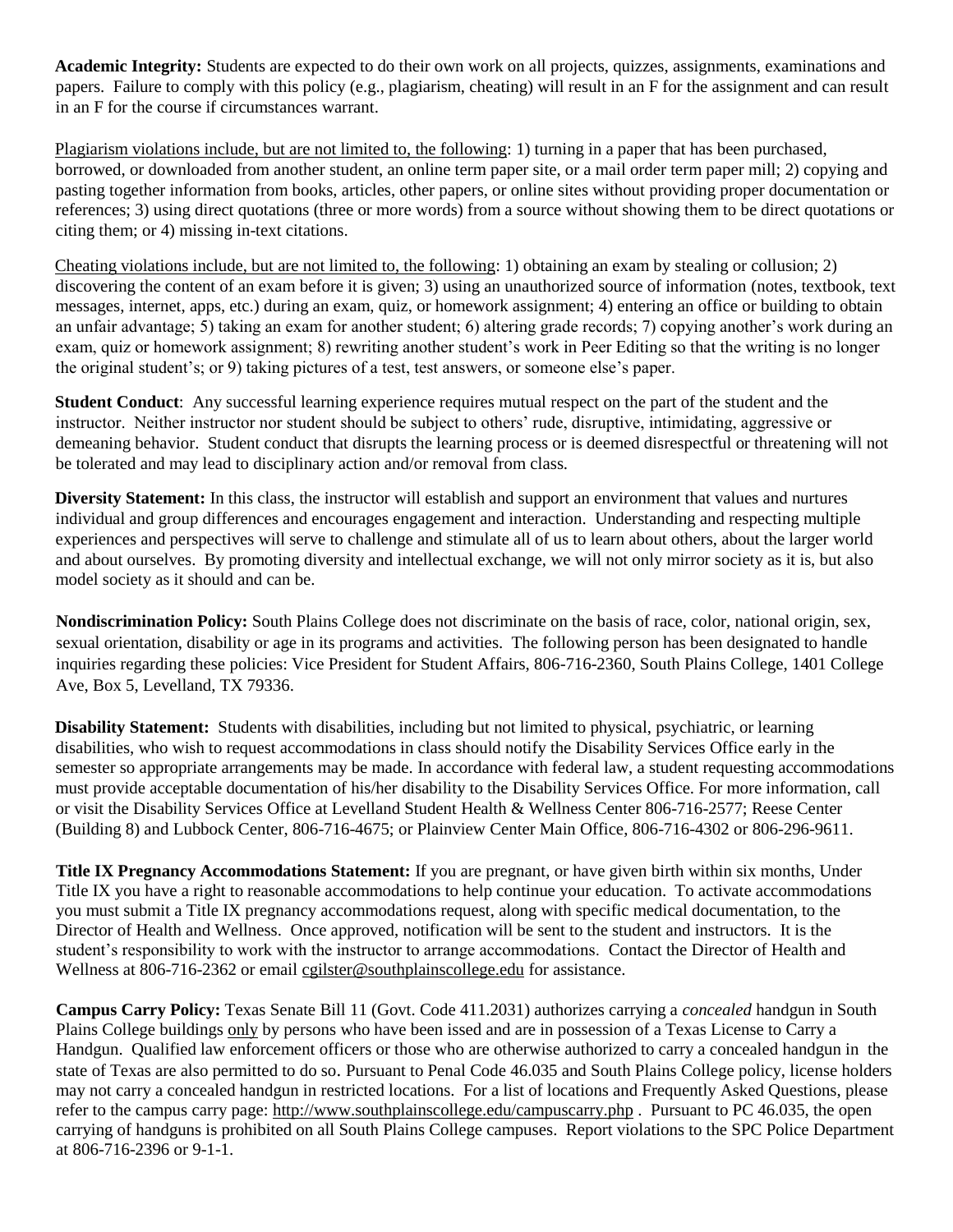## **Welcome to General Psychology (PSYC 2301) with Dr. Barr**

**Spring 2020: Sec. 271 MW 8-9:15 am (LC); Sec. 272 MW 9:30-10:45 am (LC); Sec. 202 MW 1 -2:15 pm (RC); Sec. 205 TR 9:30-10:45 am (RC); Sec. 206 TR 11-12:15 pm (RC); Sec. 207 TR 1-2145 (RC)**

### **CONTACT ME—I'm here to help!**

**Office**: Reese campus, Building 4, room 405H **Email**: [abarr@southplainscollege.edu](mailto:abarr@southplainscollege.edu) **Phone**: (806)716-4641 **Office Hours**: At the Lubbock Center, Mon & Wed 10:45-11:30 am in room 138; At Reese, Mon & Wed 2:15-3:00 & 3:15-4:00 pm; At Reese, Tue & Thur 8:30-9:15 am and 2:15-3:15 pm; and Fri by appointment. *Please drop by my office hours if you need help with class material or simply want to discuss a class topic.*

**SPC Student email**: Please check your SPC student email regularly for messages from your professors, and please send your email messages to me from this account. South Plains College provides all students with an SPC Google email account which you can access by signing into MySPC. To log in to MySPC, click on the MySPC link located in the upper right corner of any page on our website. Then use the username and password provided in your acceptance letter. Once you are logged in to MySPC you will find the link to your email in the lower right-hand corner. If you encounter any problems, contact the help desk immediately at [helpdesk@southplainscollege.edu](mailto:helpdesk@southplainscollege.edu) or (806)716-2600.

#### **COURSE INFORMATION AND REQUIREMENTS:**

**Classroom Conduct:** Students are expected to behave in a manner that contributes to a positive learning environment for all of us. I want everyone to have the opportunity to learn as much as possible in my class, therefore students are required to *turn off or silence electronic devices* (that means your phone) *and stow them away, out of sight* (that does not include your lap—phones should be stowed in a backpack, a bag/purse or your vehicle). Inappropriate behavior that distracts others (i.e., using cell phones, derogatory language, etc.) will result in, minimally, a request to leave class.

**Textbook:** *Noba Textbook Series: Psychology*, R. Biswas-Diener & E. Diener (Eds), Champaign, IL: DEF Publishers. DOI: nobaproject.com. You may access a free, online version of this textbook at: [http://noba.to/tfke7qy2,](http://noba.to/tfke7qy2) or you may purchase a print copy of this textbook for less than \$20 at: [http://www.lulu.com/shop/noba-project/general-psychology](http://www.lulu.com/shop/noba-project/general-psychology-barr/paperback/product-23484016.html)[barr/paperback/product-23484016.html](http://www.lulu.com/shop/noba-project/general-psychology-barr/paperback/product-23484016.html) , or you may access the free PDF version of the textbook on Blackboard.

**Blackboard**: The majority of course content and class materials will be given to you during class time. However, you will need to access materials on Blackboard as well, especially if you have missed class or misplaced a paper from class. To access Blackboard, go to<https://southplainscollege.blackboard.com/> , or log in to MySPC, and click on "Blackboard Learn" in the section titled "Get Me There Quick." To access Blackboard you will also need a reliable, internet-ready computer. If you do not have a personal computer or printer to access and/or print class materials, you may use any **SPC computer labs**. On the Reese campus, there is a computer lab in building 8 (room 827 and the library), building 2 (room 207), and building 4 (adjacent to room 451). At the Lubbock Center ( $39<sup>th</sup>$  and Avenue O) computers are available in room 109 and 138, and at the Levelland campus the main computer lab is in the Technology building. If you have technical problems using Blackboard, contact technical support at 806-716-2180, Mon-Fri, 8 am – 4 pm; or email [blackboard@southplainscollege.edu](mailto:blackboard@southplainscollege.edu) or go t[o https://help.blackboard.com.](https://help.blackboard.com/)

**Note Taking**: To help students with note taking, I provide two documents: 1) at the beginning of each new section, I will hand out outlines which you can use to organize and "fill-in" your notes, and 2) I will post *incomplete* versions of my power points on Blackboard. You may print the power point outlines, bring them to class, and *add plentiful notes of your own*. Research studies have found that students learn and remember more when taking notes by hand compared to taking notes on a computer, laptop or tablet (which I do not allow). If you feel like you need help taking better notes, you are welcome to bring a tape recorder to class, and/or visit the academic counselors (Reese Campus—building 8) who can provide guidance on numerous note taking strategies.

**Attendance**: I will take roll every day so that I have an accurate record of who is consistently attending class. Please be aware that it may be difficult for you to follow discussions if you have missed the previous class. So, do everything you can to be here on time, every day. And, if you absolutely cannot be here, *make sure to get notes from a classmate and read through the borrowed notes*, *as well as the relevant pages of the textbook*, *before you return to class*.

Attendance matters! At the end of the semester, if a student has a borderline grade (e.g., 69.2% or 89.3%, etc.), I use the student's attendance record to determine the student's final grade. If a student has missed no more than 2 classes, they will get the higher grade. Otherwise, they will get the lower grade.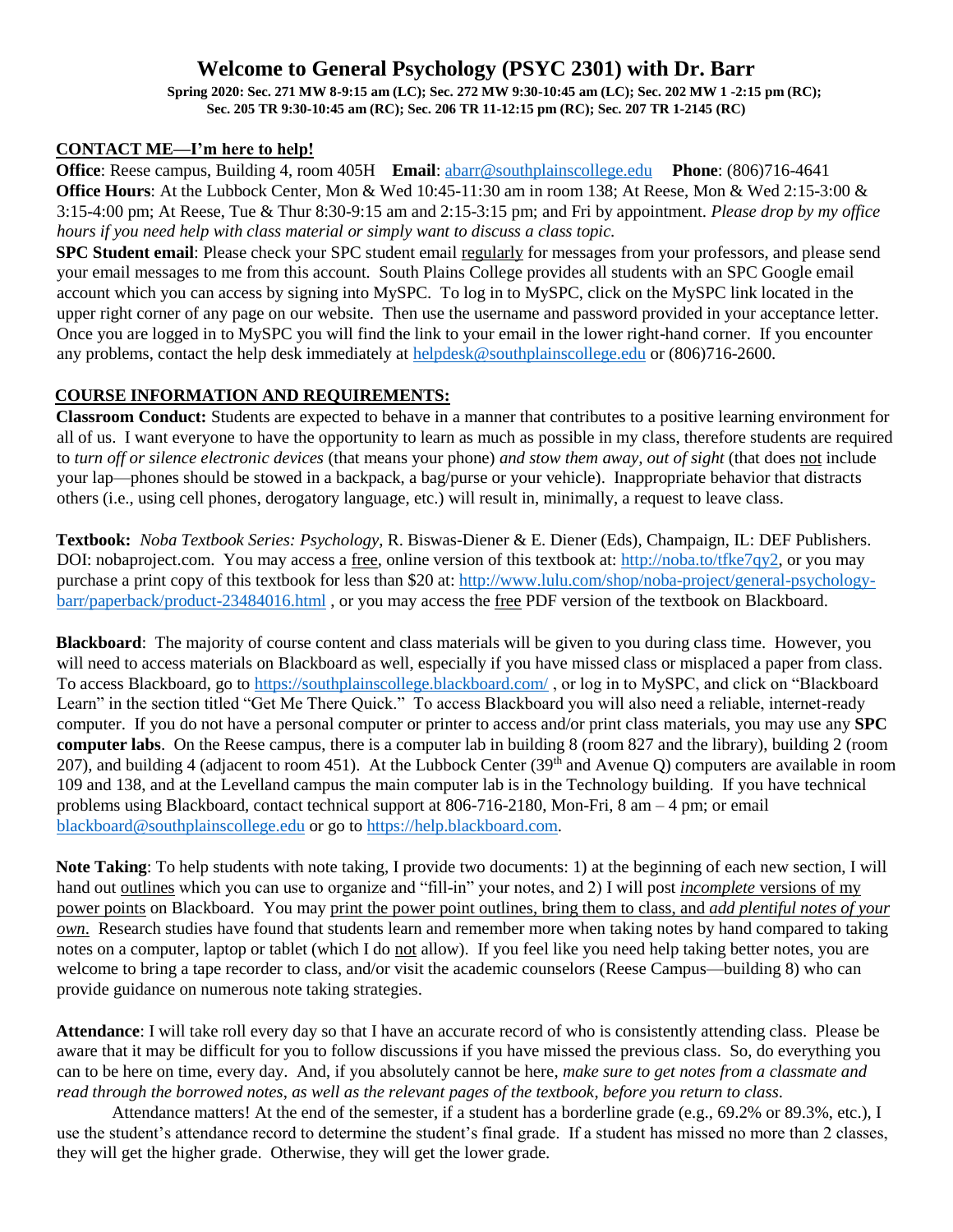*There are no excused absences—you are simply allowed up to 6 absences before you run the risk of being dropped.* If a student misses more than 6 classes during the semester, I consider that excessive absences and he/she may be dropped. Thus, if you have an emergency that interferes with your ability to attend class, notify me ASAP. We can then determine how you can keep up with course material, or if you need to withdraw.

*Arrive on time!* I typically take roll, make announcements, pass out handouts, return graded work or exams, etc. at the beginning of class each day. Students who arrive late invariably miss important information, so make it a habit to be here on time! If you arrive late, you need to stay after class to make sure that you have been counted as present. In other words, *it becomes your responsibility to make sure you're on my roll sheet if you arrive late*.

#### **EVALUATION/COURSE GRADE:**

**Quizzes**: You will complete five quizzes, each containing 10 questions, and each worth 20 points. However, the lowest quiz grade will be dropped, and only the top four quizzes will count toward your final grade. Accordingly, the top four quizzes will be worth 80 points, or approximately 15% of your final grade. If you miss a quiz, the missed quiz will be considered your lowest grade and will be dropped. However, if you miss more than one quiz, the second missed quiz can only be made up with a doctor's note indicating that you could not physically be present, or with other documentation verifying that you were in an accident, in jail, or at the funeral of a close family member.

**Daily In-Class Learning Activities:** Researchers have found several tools that significantly enhance learning. Thus, during every class I will ask students to engage in various activities designed to help you learn and remember concepts discussed that day and/or on previous class days*.*

To ensure that you gain the most benefit from these activities, you should pay close attention during class, and try your hardest no matter how difficult the task may seem. Because some of the activities will cover material from a previous class, you need to get and review notes from a classmate (ASAP) if you miss class. In addition, you need to be present and arrive on time each day because in-class learning activities cannot be made up if you arrive after it is completed or if you are absent.

Daily in-class learning activities are low stakes—1 point per class. They are low stakes *because, first and foremost, they are learning activities and not assessments*. Nonetheless, you will complete these activities on roughly 23 non-exam class days, so all together they will be about 5% your final grade.

**Exams**: There will be four exams and they will take place every 3-4 weeks. Each of the exams consists of approximately 40 multiple choice questions. Together, all four exams are worth 80% of your final grade. There are no "re-takes" on exams, so plan ahead, space out your studying, and use effective study techniques. If a student misses an exam, he/she is required to schedule and complete a make-up exam within one week of the original exam date.If a student is unable to complete a make-up exam within one week, they will be required to make up the missed exam during final exam week. If a student does not complete a make-up exam according to the stated policy, the exam grade will be a zero.

| <b>CALCULATION OF FINAL GRADE</b>  |                                                                       |                      |  |  |
|------------------------------------|-----------------------------------------------------------------------|----------------------|--|--|
| <b>Method</b>                      | <b>Total possible points</b>                                          | <b>Points earned</b> |  |  |
| Daily In-Class Learning Activities | At least 20 days of learning activities, 1pt each $= 20$ total points |                      |  |  |
| Quizzes                            | Top 4 quizzes, 20 points each $= 80$ total points                     |                      |  |  |
| Exam 1                             | 100                                                                   |                      |  |  |
| Exam 2                             | 100                                                                   |                      |  |  |
| Exam 3                             | 100                                                                   |                      |  |  |
| Exam 4/Final Exam                  | 100                                                                   |                      |  |  |
|                                    | Total possible points in class=500                                    |                      |  |  |

**Final Exam Schedule:** If you have class with me on… Then your final exam is on…

MW 8:00-9:15 am Mon May 4<sup>th</sup>, 8:00 am MW 9:30-10:45 am Wed May 6<sup>th</sup>, 8:00 am MW 1:00-2:15 pm Wed May 6<sup>th</sup>, 10:15 am

TR 9:30-10:45 am Thur May 7<sup>th</sup>, 8:00 am TR 11:00-12:15 pm Tue May 5<sup>th</sup>, 10:15 am TR 1:00-2:15 pm Thur May  $7<sup>th</sup>$ , 10:15 am